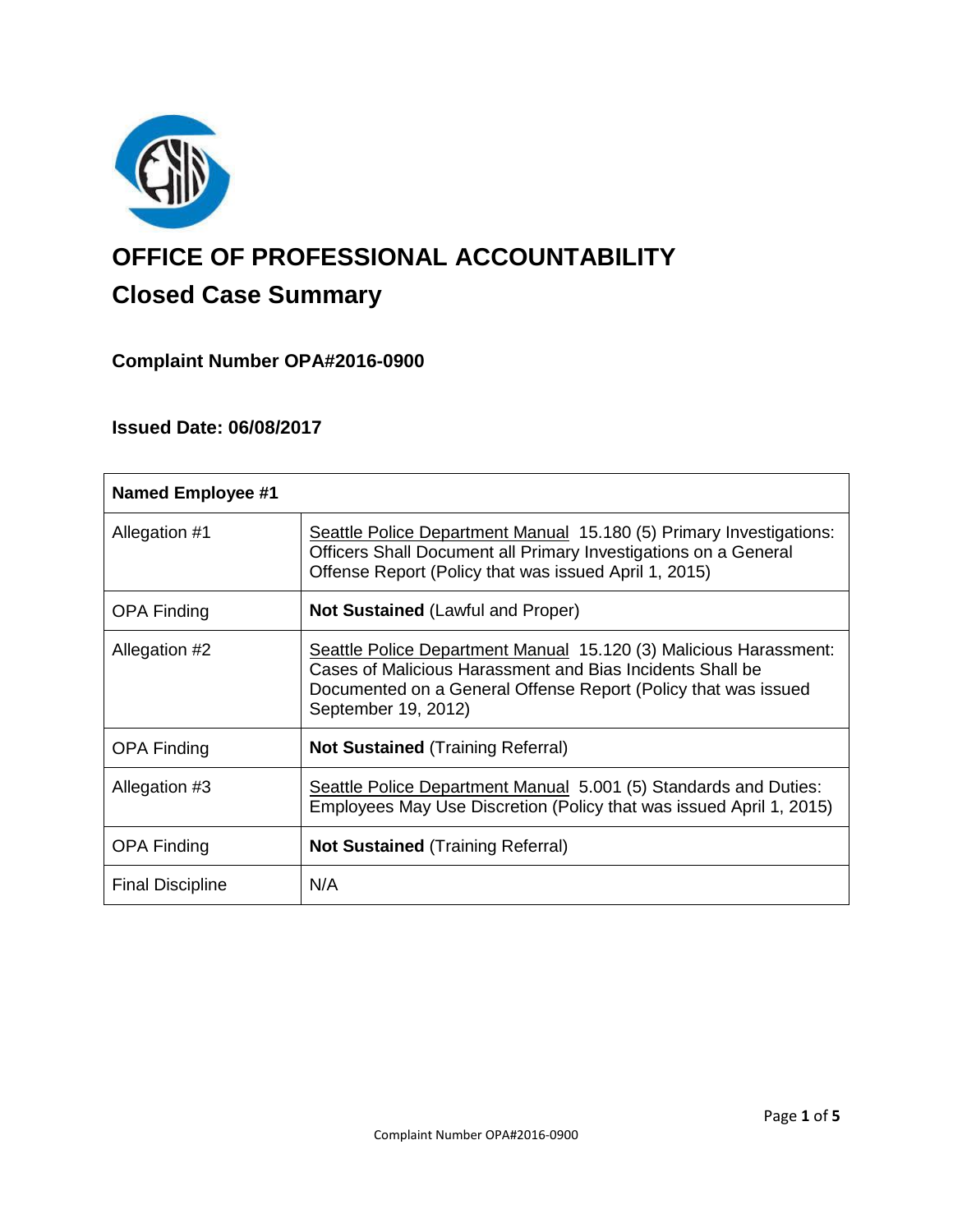| Named Employee #2       |                                                                                                                                                                                                                         |
|-------------------------|-------------------------------------------------------------------------------------------------------------------------------------------------------------------------------------------------------------------------|
| Allegation #1           | Seattle Police Department Manual 15.120 (3) Malicious Harassment:<br>Cases of Malicious Harassment and Bias Incidents Shall be<br>Documented on a General Offense Report (Policy that was issued<br>September 19, 2012) |
| <b>OPA Finding</b>      | <b>Not Sustained (Unfounded)</b>                                                                                                                                                                                        |
| Allegation #2           | Seattle Police Department Manual 15.180 (5) Primary Investigations:<br>Officers Shall Document all Primary Investigations on a General<br>Offense Report (Policy that was issued April 1, 2015)                         |
| <b>OPA Finding</b>      | Not Sustained (Unfounded)                                                                                                                                                                                               |
| Allegation #3           | Seattle Police Department Manual 5.001 (5) Standards and Duties:<br>Employees May Use Discretion (Policy that was issued April 1, 2015)                                                                                 |
| <b>OPA Finding</b>      | <b>Not Sustained (Unfounded)</b>                                                                                                                                                                                        |
| <b>Final Discipline</b> | N/A                                                                                                                                                                                                                     |

| <b>Named Employee #3</b> |                                                                                                                                                                        |
|--------------------------|------------------------------------------------------------------------------------------------------------------------------------------------------------------------|
| Allegation #1            | Seattle Police Department Manual 15.120 (15.120-TSK-1) Malicious<br>Harassment: Responsibilities of the Patrol Sergeant (Policy that was<br>issued September 19, 2012) |
| <b>OPA Finding</b>       | <b>Not Sustained (Unfounded)</b>                                                                                                                                       |
| <b>Final Discipline</b>  | N/A                                                                                                                                                                    |

## **INCIDENT SYNOPSIS**

The Named Employees responded to a threats disturbance at a local restaurant.

## **COMPLAINT**

The allegations through a community complainant were that the Named Employees (1) didn't conduct a throughout and complete investigation of a possible Malicious Harassment incident, and (2) failed to arrest the suspect for committing a crime; and that the screening Sergeant failed to properly supervise to ensure the officers conducted a thorough investigation at the scene. Additionally, the Named Employees may have failed to comply with the requirements under 15.120 - Malicious Harassment (3), by not properly documenting and routing the offense.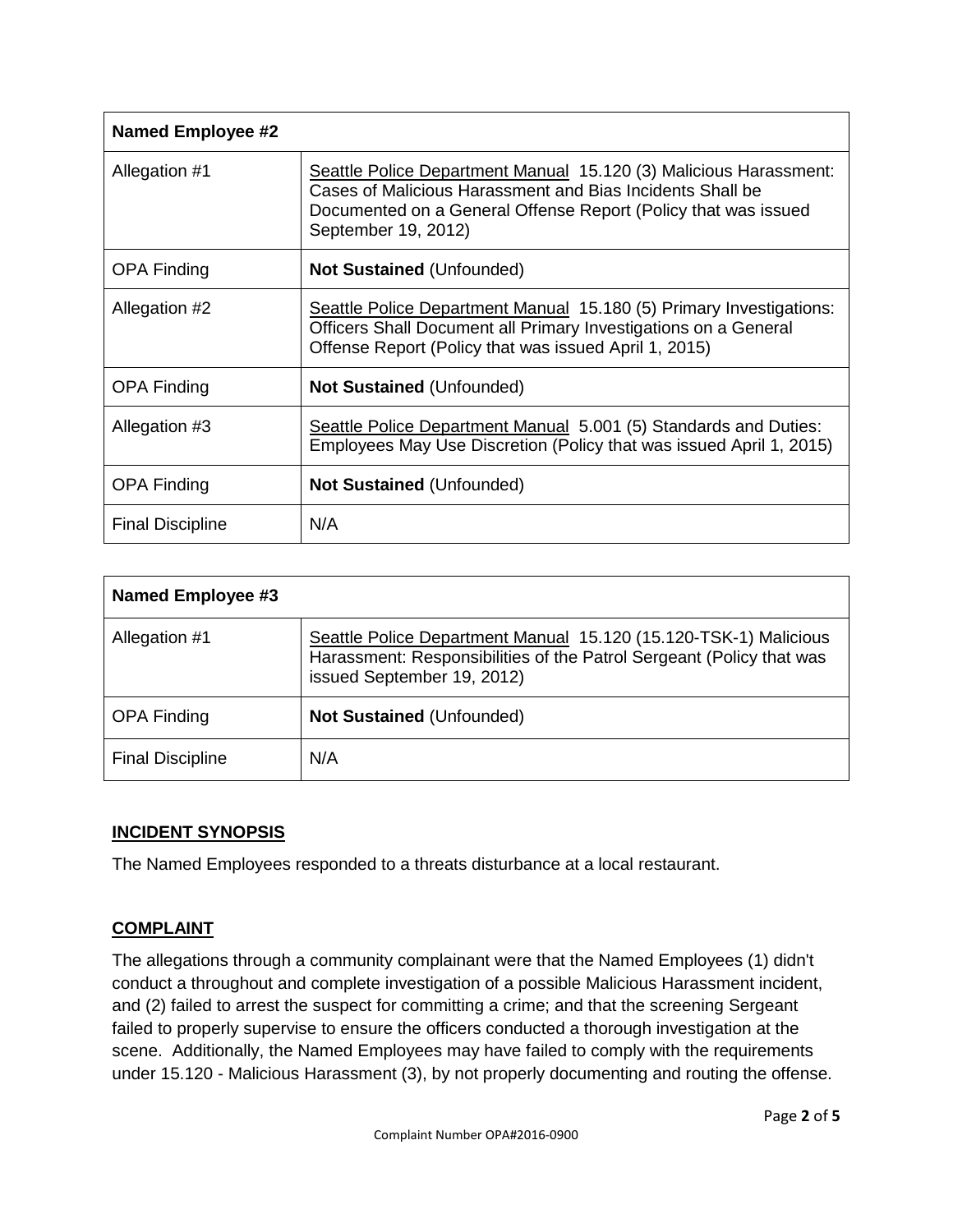## **INVESTIGATION**

The OPA investigation included the following actions:

- 1. Review of the complaint
- 2. Search for and review of all relevant records and other evidence
- 3. Review of In-Car Videos
- 4. Interviews of SPD employees

## **ANALYSIS AND CONCLUSION**

Named Employee #1 was the primary officer on this call and authored a General Offense Report (GOR) as required by this policy. This GOR adequately reported the information received by Named Employee #1 concerning the incident.

Named Employee #1 labeled the GOR as "Harassment" and marked "Anti-male homosexual (Gay)" in the "Bias" field of the report. Based on the law regarding Malicious Harassment and the training and information materials provided to officers by SPD, the decision by Named Employee #1 not to label this as a Malicious Harassment crime was not completely unreasonable. However, the facts presented to her by the victim, suspect and witnesses easily could have supported a charge of Malicious Harassment. Given the Department's public commitment to preventing bias crimes and enforcing the laws concerning such acts, Named Employee #1 probably should have considered this to be such a case and handled it accordingly.

The evidence from the OPA investigation showed that the victim, to whom the threat to shoot was made coupled with the use of an anti-gay derogatory term, told Named Employee #1 he wanted charges pressed against the suspect. The evidence also showed it was likely probable cause existed to arrest the suspect for the threat, even though he was not armed at the time. Named Employee #1 acknowledged this during her OPA interview. While this situation did not involve a crime for which an arrest was mandatory and it was entirely within the discretion of Named Employee #1 not to make an arrest, it was clear this decision created an unfavorable impression of SPD on the victim and the complainant.

Named Employee #2 was not the primary officer for this call and had no responsibility to document an offense in a GOR, and did not exercise any discretion in this situation.

The evidence from the OPA investigation showed that Named Employee #3 was not dispatched to this call, nor was he informed by the officers assigned to the call that the call included a report of Malicious Harassment. SPD Policy 15.120-TSK-1 includes a list of responsibilities for Patrol sergeants when they are dispatched to the scene of a reported Malicious Harassment. Given that Named Employee #3 was not dispatched or summoned to the scene for this incident, the obligations listed under this policy did not apply to Named Employee #3.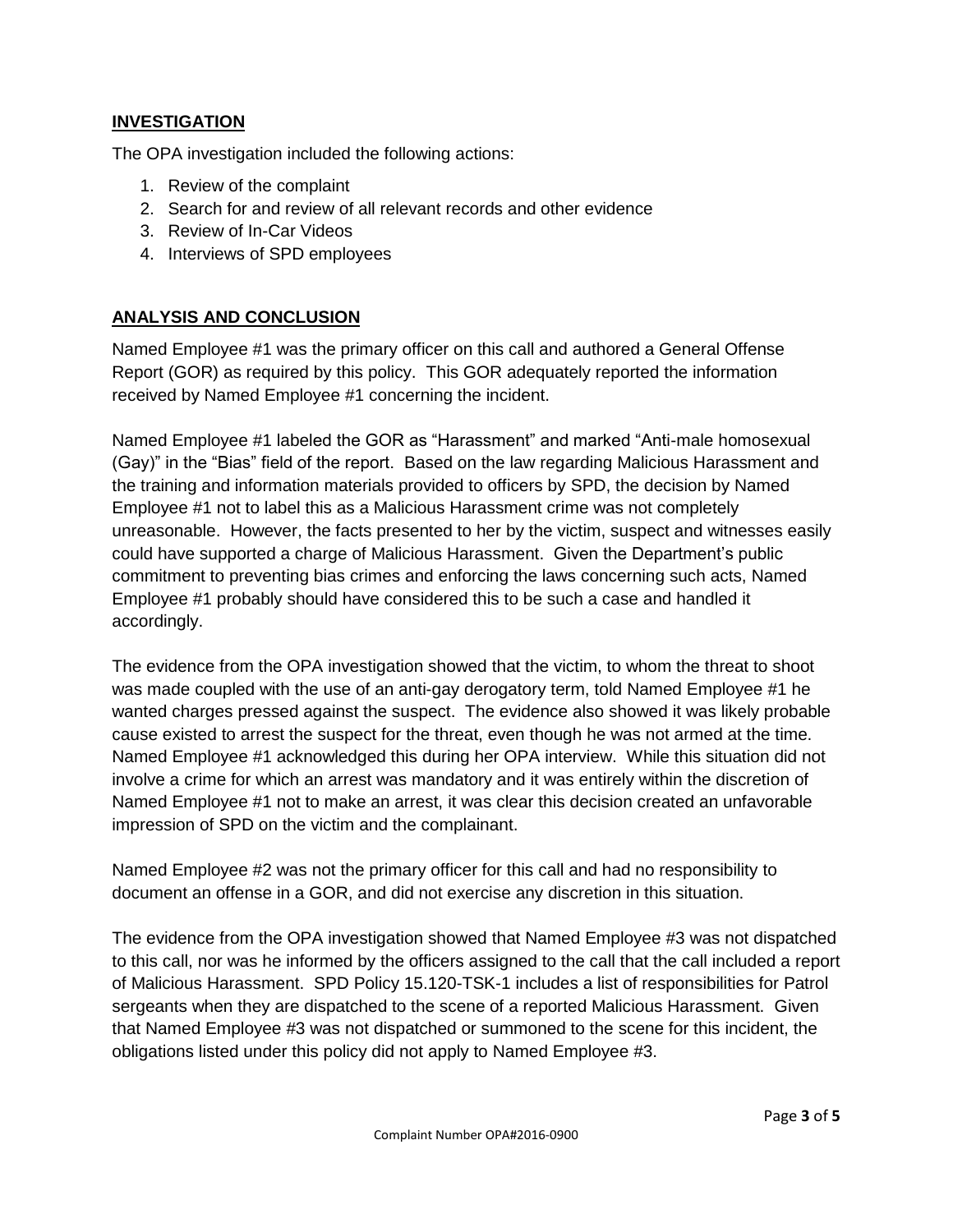## **FINDINGS**

#### **Named Employee #1**

#### Allegation #1

The weight of the evidence showed that the GOR adequately reported the information received by Named Employee #1 concerning the incident. Therefore a finding of **Not Sustained** (Lawful and Proper) was issued for *Primary Investigations: Officers Shall Document all Primary Investigations on a General Offense Report.*

#### Allegation #2

The evidence showed that the Named Employee would benefit from additional training. Therefore a finding of **Not Sustained** (Training Referral) was issued for *Malicious Harassment: Cases of Malicious Harassment and Bias Incidents Shall be Documented on a General Offense Report.*

**Required Training:** Named Employee #1 should receive additional training and counseling from her supervisor regarding the Department's enforcement priorities in the area of bias crimes.

#### Allegation #3

The evidence showed that the Named Employee would benefit from additional training. Therefore a finding of **Not Sustained** (Training Referral) was issued for *Standards and Duties: Employees May Use Discretion.*

**Required Training:** Named Employee #1 should receive coaching from her supervisor based on this situation. In particular, this coaching should touch on the Department's priorities regarding the enforcement of bias crimes and strategies for how to communicate to crime victims a decision not to make an arrest when the victim has requested that one be made.

#### **Named Employee #2**

#### Allegation #1

A preponderance of the evidence showed that Named Employee #2 was not the primary officer for this call and had no responsibility to document an offense in a GOR. Therefore a finding of **Not Sustained** (Unfounded) was issued for *Malicious Harassment: Cases of Malicious Harassment and Bias Incidents Shall be Documented on a General Offense Report.*

#### Allegation #2

A preponderance of the evidence showed that Named Employee #2 was not the primary officer for this call and had no responsibility to document an offense in a GOR. Therefore a finding of **Not Sustained** (Unfounded) was issued for *Primary Investigations: Officers Shall Document all Primary Investigations on a General Offense Report.*